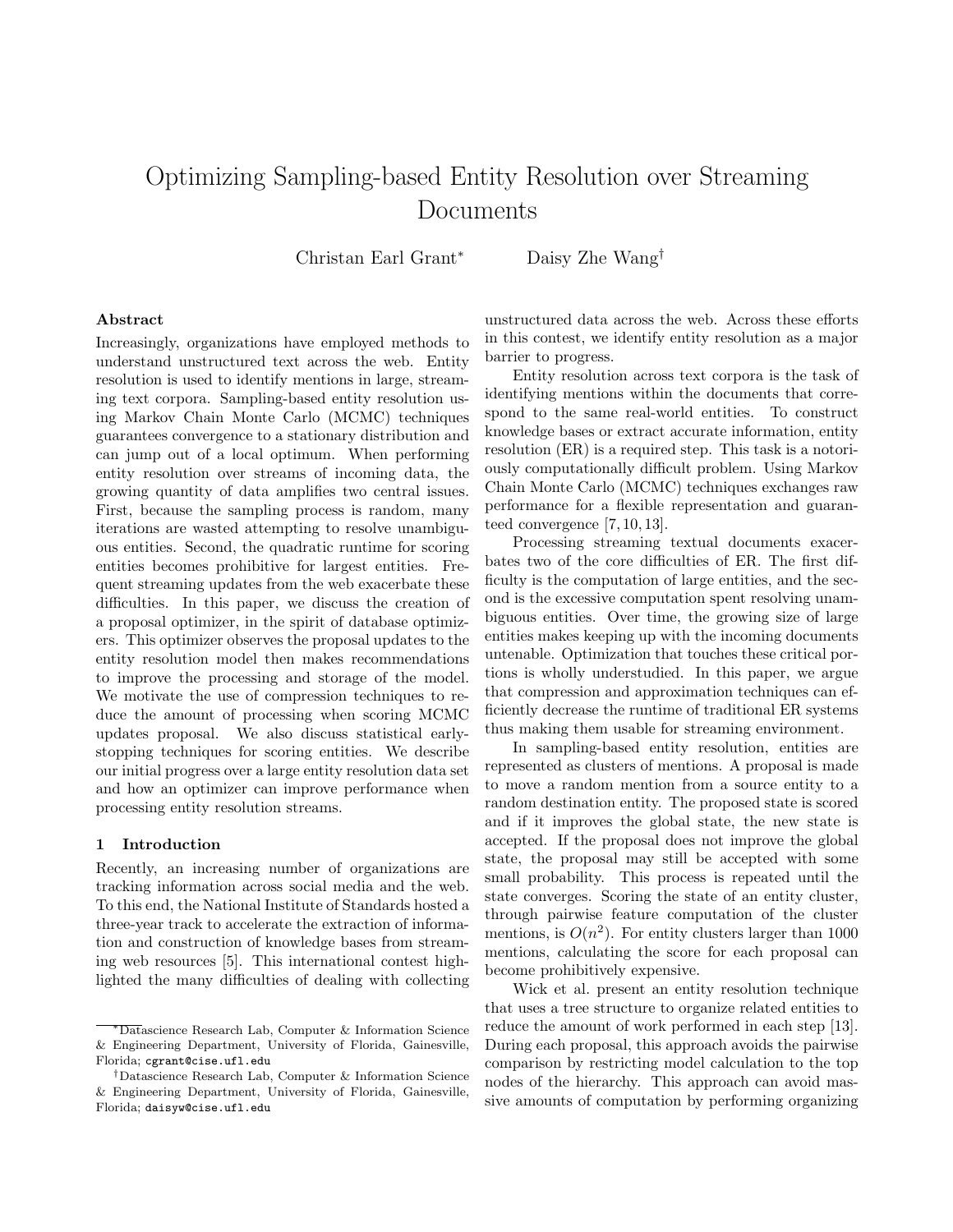the known sets of mentions. This discriminative tree structure is a type of *compression*.

Singh et al. present a method of efficiently sampling factors to reduce the amount of work performed when computing features [\[12\]](#page-6-4). They observe that many factors are redundant and do not need to be computed when calculating the feature score. They use statistical techniques to estimate the computed feature scores with a user-specified confidence. This approach can be categorized as *early stopping* for feature computation.

There is no one size fits all sampling algorithm [\[9\]](#page-6-5); each of these methods, compression and early stopping, has drawbacks. Compression may slow down insertion speed and requires extra book keeping to keep to organize the data structure. Early stopping is not always precise and adding extra conditionals in the metropolis hastings loop structure slows computation. Applying each technique at appropriate times can remove pain points and accelerate the entity resolution process.

In this paper, we discuss our initial work towards the design of an optimizer that modifies the samplingbased collective entity resolution process to improve sampling performance. Static parameters for evaluating entity resolution rarely hold for the lifetime of streaming processing task. The optimizer, in the spirit of the *eddy* database query optimizer [\[1\]](#page-5-0), dynamically examines the current state of each proposal and suggests methods for evaluating proposals and structuring entities. We train a classifier to decide when the sampling process should use early stopping. Additionally, we use training data to decide when is the best time for a particular entity to be compressed. This is done with negligible book keeping. We make the following contributions:

- We identify several techniques to speed up sampling past a natural baseline.
- *•* We create rules and techniques for an optimizer to choose parameters and methods at run time.
- We empirically evaluate these methods over a large data set.

We recognize that optimizers can also apply to many different long running machine learning pipeline. Figure [1](#page-1-0) depicts that the optimizer supervises the machine learning model. The optimizer determines the methods of processing the streaming updates of the model. As future work, we plan to create a full optimizer to study performance improvements on long running machines learning tasks.

The outline of the paper is as follows. In Section [2,](#page-1-1) we give a introduction to factor graph models and entity resolution. In Section [3,](#page-2-0) we further discuss the statistics that an optimizer for entity resolution can use. In

<span id="page-1-0"></span>

Figure 1: The high-level interaction of the optimizer. As streaming data updates pass to the machine learning model, the optimizer recommends the best algorithms to update the model. Entity resolution is an example of a model that needs to be frequently updated with new data.

Sections [4](#page-3-0) and [5,](#page-3-1) we discuss the implementation of the optimizer. Finally, in Section [6,](#page-4-0) we examine the benefits by testing early stopping and compression over a synthetic and a popular real world entity resolution data set.

## <span id="page-1-1"></span>2 Background

Factor graphs are a pairwise formalism for expressing arbitrarily complex relationships between random vari-ables [\[6\]](#page-6-6). A factor graph  $\mathcal{F} = \langle \mathbf{x}, \psi \rangle$ , contains a set of random variables  $\mathbf{x} = \{x_i\}_{1}^{n}$  and factors  $\boldsymbol{\psi} = \{\psi_i\}_{1}^{m}$ . Random variables are connected to each other through factors. Factors are a mapping between one or more variables and a real-valued score.

The probability of a setting  $\omega$  among the set of all possible settings  $\Omega$  occurring in a factor graph is given by a probability measure:

$$
\pi(\omega) = \frac{1}{Z} \sum_{x \in \omega} \prod_{i=1}^{m} \psi_i(x^i), \quad Z = \sum_{\omega \in \Omega} \sum_{x \in \omega} \prod_{i=1}^{m} \psi_i(x^i)
$$

where  $x^i$  is the set of random variables that neighbor the factor  $\psi_i(\cdot)$  and *Z* is the normalizing constant.

Exact inference over complex factors graphs is computationally expensive because it involves computing the normalizing constant. Therefore, it is popular for researchers to use Markov Chain Monte Carlo (MCMC) approximation techniques to estimate the probability of settings. In particular, for large and dense factor graphs MCMC Metropolis Hastings (MH) has been shown to be a scalable technique for inference calculation [\[10\]](#page-6-2).

Cross-Document entity resolution, resolving entities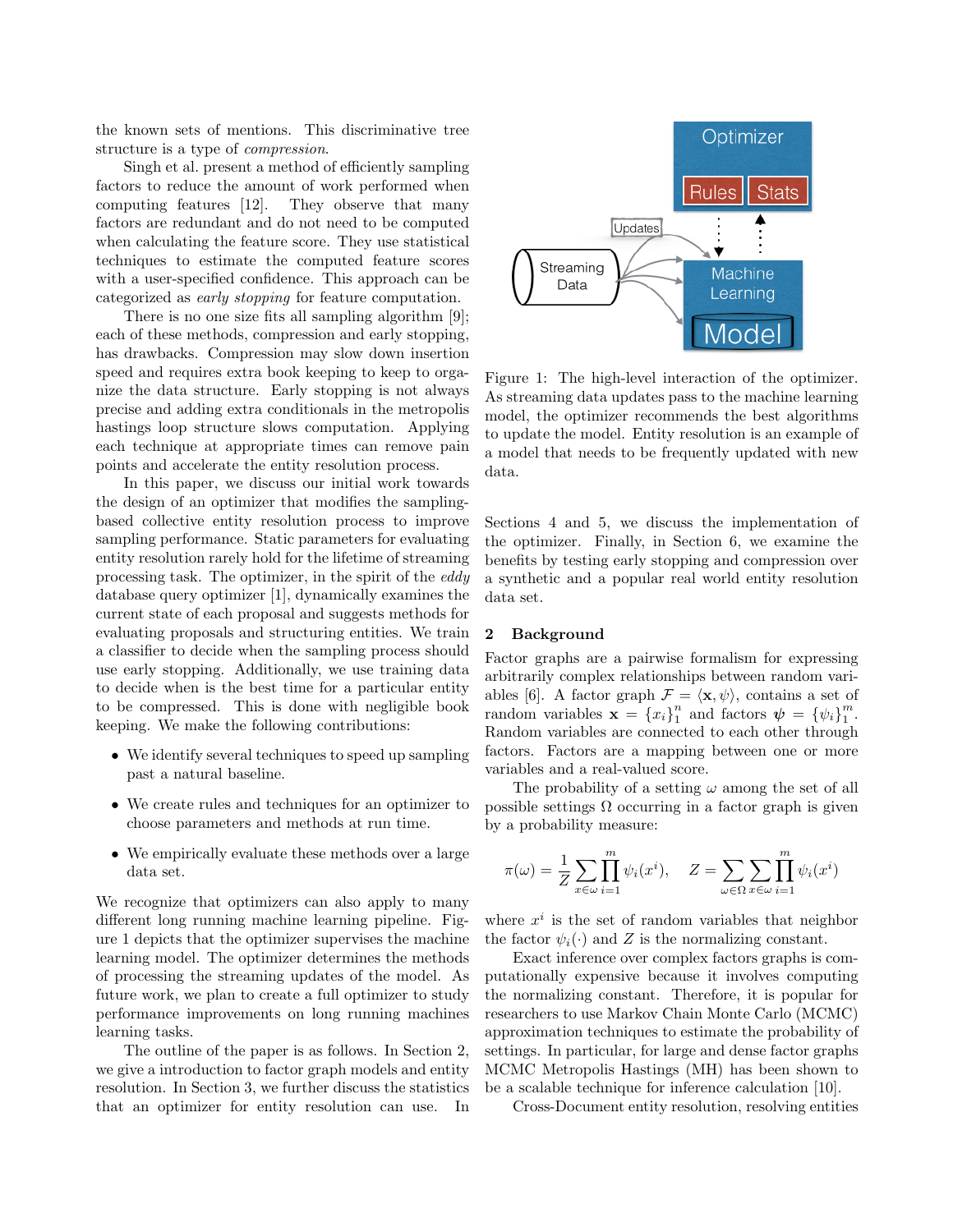<span id="page-2-1"></span>

Figure 2: A distribution of entity sizes from the wiki links corpus [\[11\]](#page-6-7) with an initial start and the truth.

across document borders, is usually several orders of magnitude smaller when compared to within document entity resolution. In large text corpora, the size of entities follows the power law [\[11\]](#page-6-7). For example, Figure [2](#page-2-1) is a generated data set containing 40 million mentions and 3 million entities over 11 million web pages. As documents and mentions are incrementally streamed through, the scale problem becomes a critical issue.

The mentions on disk can be represented as a large array of identifiers. Entities are a collection of mentions and can be represented as such. In the worst case there is an equal number of entities and mentions. This means each mention is its own individual entity. In the other extreme, all the mentions may be a part of the same entity. For streaming entity resolution, mentions within documents must be matched to the existing set of entities [\[8\]](#page-6-8). In this paper, we assume the entity set is initialized by grouping the most similar mentions; new mentions are assigned to the closed match.

To compute the score at each step, the number of comparisons is proportional to the number of pairwise factors between mentions. The pairwise factors are weighted functions such as approximate string matches, token overlap, n-gram matches. There are additional cluster-wide features calculated at each step. Such features include functions to check whether all mentions in a cluster share the same token. For clusters larger than 1000 mentions, calculating scores of the model becomes extremely expensive. Performing sophisticated techniques over smaller clusters also adds extra overhead. In this paper, we examine the trade-off of selecting methods to accelerate the feature computation process.

#### <span id="page-2-0"></span>3 Accelerating Entity Resolution

In this section, we discuss the acceleration in MCMC-MH sampling for entity resolution. We then motivate how we believe gains can be achieved given using compression, sampling acceleration methods and optimizers. We use a large real-world corpus for a motivating example.

The two issues we are investigating are as follows: First, given a source entity, destination entity and the mention  $(e_s, e_d, m)$ , which method can score the proposal in the *least amount of time*? Secondly, after the proposal is calculated, should we compress the entity structure? The optimizer will *decide* when to use each technique.

The total size of all entities in the traditional representation is:

(3.1) 
$$
\text{sizeof}(\mathcal{E}) = \sum_{i} c + (\text{sizeof}(\text{int}) * |e_i|),
$$

where *sizeof* is an abstract function to compute the size of the containing object, *c* is a class constant and  $|e_i|$  is number of mentions in the entity.

There are many compression techniques, one being to only keep mentions that have a unique representation inside entities. That is, if any mention token is a duplicate, we remove it. This compressed total entity size is:

(3.2) sizeof(
$$
\mathcal{E}_{\text{compressed}}
$$
) =  $\sum_{i} c + (\text{sizeof}(int) * \#e_i),$ 

where  $\#e_i$  is the cardinality of the mention tokens in entity  $e_i$ . We note that when the  $\#e_i \ll |e_i|$ , it may be worth compressing the entity *ei*.

In Figure [2,](#page-2-1) 45% percent of entities are smaller that 100 mentions in size. Additionally, 82% percent of entities contain less than 1000 mentions. These numbers suggest that at times we we can take advantage of the redundancy within large entities by compressing them. We investigate the wiki links corpus further in Section [6.1.](#page-4-1)

In addition, Figure [2](#page-2-1) shows that there is an order of magnitude difference between the sizes of initial entities and the true entity sizes. The entities were initialized by exact string match, a common initialization scheme. This difference gives us some intuition of the trends of the entity resolution process. Additionally, this suggest that there are several distinct representations of entities During entity resolution the sizes of entities can expect to grow by an order of magnitude in size while the total number of smaller entities will decrease. We can use this property to track the growth and change of entity sizes over time to understand how to process a particular grouping of entities.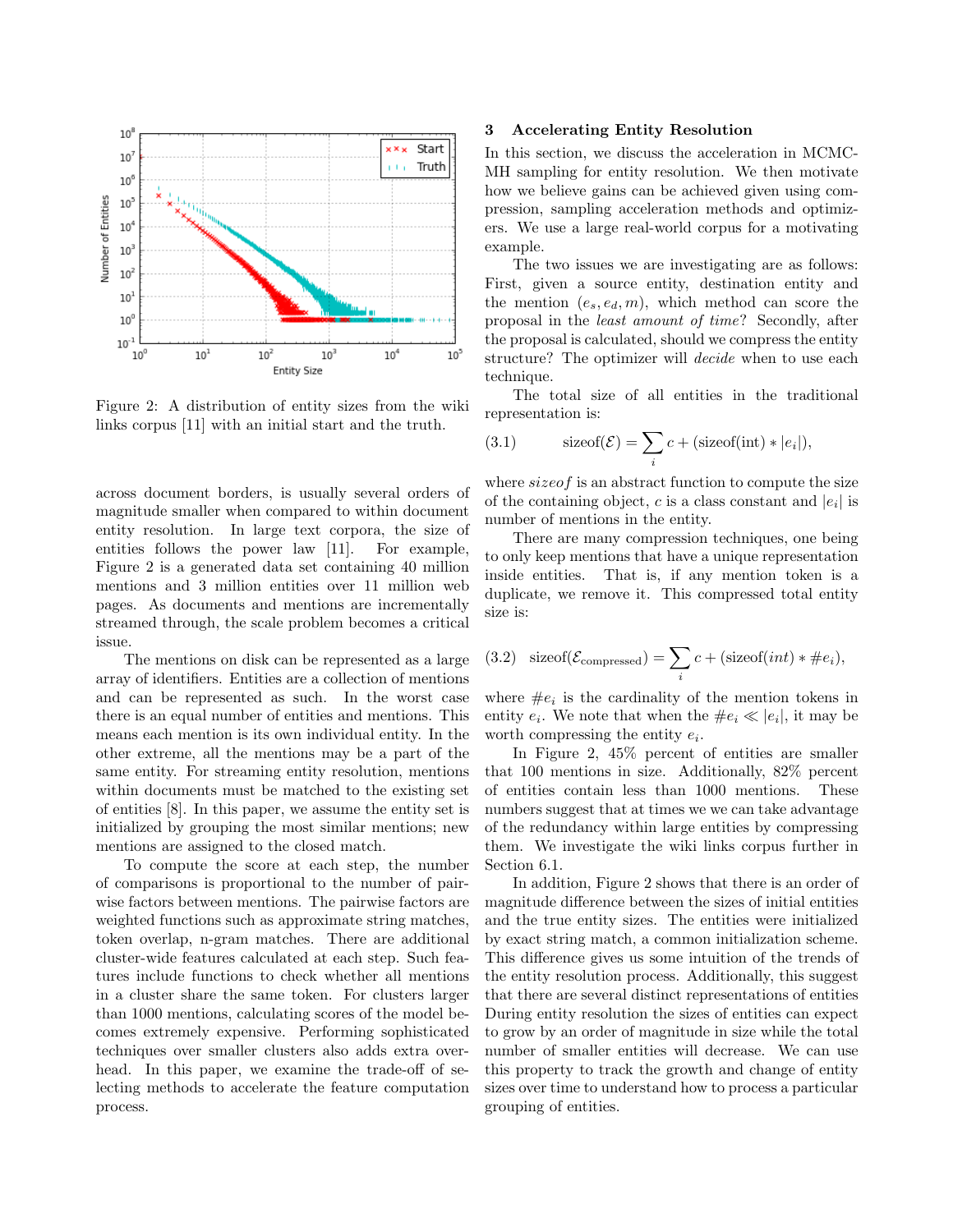#### <span id="page-3-0"></span>4 Algorithms

In this section, we will describe simple algorithms for entity sampling and entity simple compression. After introducing the compression and approximation techniques we discuss how an optimizer can be designed to improve the overall sampling time.

The baseline method performs pairwise comparisons by iterating over the mentions using the order on disk. The mentions ids are used to extract the contextual information of each mention from a database. This is the traditional method of computing the pairwise similarity of two clusters. This method results in simple code so modern compilers are able to perform extreme optimizations such as loop unrolling.

Confidence-based scoring method performs uniform samples of the mentions from the source and destination entities clusters during scoring. This method measures the confidence of the calculated pairwise samples and stops when the confidence of a score exceeds a threshold of 0.95. This is a simplified version of the sampling uniform sampling method described by Singh et al. [\[12\]](#page-6-4).

The code to collect statistics is shown in Algorithm [3.](#page-3-2) The add function shows how and what statistics are recorded when each new mention is added. Notice themax and themin are variables in the Stats class that store the current maximum and minimum. The current sum, running mean are also updated with each new value added. The current implementation assumes the values from the pairwise factors follow a Gaussian distribution; the model in Singh et al. make the same assumption [\[12\]](#page-6-4).

As entity sizes grow, we can expect to see many repeats of the same or very similar mentions. Reducing the entity size will shrink the effective memory footprint of entities. This is important for long running collection of entities. Run-length encoding is the simplest method for compressing entities. This method compresses the near duplicate mentions. A canonical mention is chosen along each exact duplicate and a counter map records the number of duplicates that are represented. The compression rates become large for mention clusters with many duplicate.

## <span id="page-3-1"></span>5 Optimizer

When before calculating the MCMC-MH proposal there are several decision we can make that will affect the runtime and accuracy of the algorithm. At each step we may: (1) approximate the calculation of the entity states; (2) update an entity structure to a compressed format; (3) skip the calculation of the proposal and directly accept or reject. These decisions can be made by observing several features of a source entity, destination entity and a source mention. We enumerate a small set

```
void Stats : : add ( long double x ) {
  \text{themax} = \text{MAX}(\text{themax}, \text{x});themin = MIN(themin, x);
  -sum += x;+n;auto delta = x - mean;mean + (delta / n);
  M2 = M2 + delta * (x - mean);
}
double Stats :: variance ( void ) const {
  if (n > 2)return M2 / (n-1);
  else
  return 0.0;
}
```
Figure 3: Sample code from the stats showing how running statistics are recorded and how the variance can be computed.

of features that can yield information to help us decide how the entity structure should be changed.

The decision to compress an entity takes four main points into consideration. First, the time it takes to compress the entity  $(C_{time})$ . For example, if the time it takes to compress an entity is the same as the time it takes to reach an answer in the uncompressed format, then compression is superfluous. Second, it is important to consider the spaced saved in memory and the amount of additional entities that do not have to be fetched from disk and can now fit in memory  $(C_{\text{space}})$ . Third, we need to know how active an entity has been  $(C_{\text{activity}})$ . That is, how many additions or subtractions this entity has seen over a long period of time. This information is helpful in understanding the likelihood this entity will be requested for another addition or subtraction. (Modifying entities clusters causes them to block.) Last, we retain the activity of an entity over a recent, short period of time (*C*velocity). This information lets us know whether it is smart for this entity to take the time out to for compression while other mentions may be attempting an insertion or removal.

At each proposal step the decision made should maximize the *utility*. Utility of the decision is a numeric score to represent the gain performing the proposal calculation. The utility value is a real number ranged from  $(-\infty, \infty)$ . A formal model for utility is as follows:

$$
U = C_{\text{time}} + C_{\text{space}} + C_{\text{activity}} + C_{\text{velocity}}
$$

Collecting statistics to measure utility is can incur a significant overhead. Not every decision in the optimizer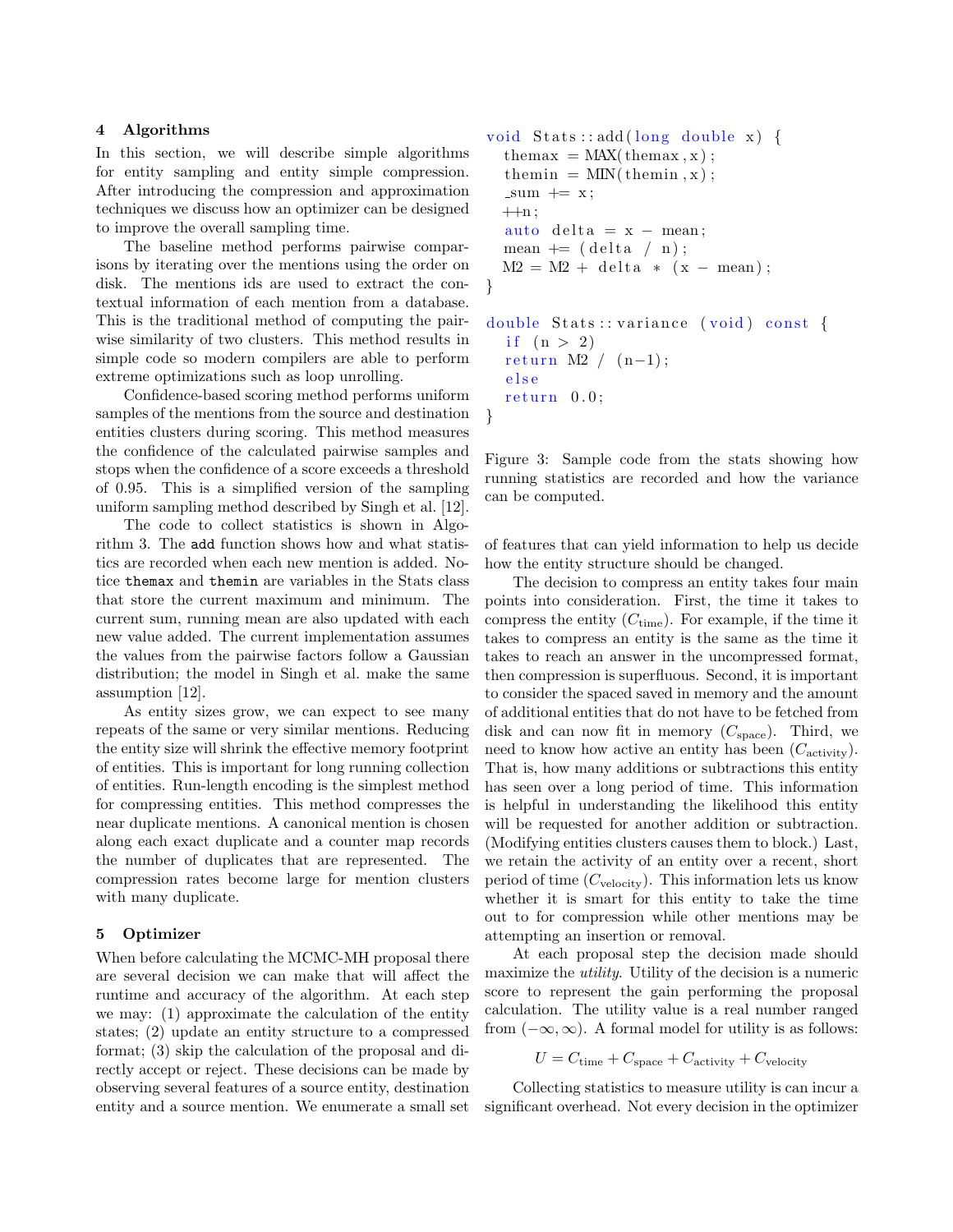| Technique                |     | Compression Early Stopping | Overhead |
|--------------------------|-----|----------------------------|----------|
| Baseline                 | No  | No                         | None     |
| Confidence-based [12]    | No  | Yes                        | Medium   |
| Discriminative Tree [13] | Yes | No                         | Large    |
| Run-Length Encoding      | Yes | Nο                         | Small    |

Table 1: A table of the techniques to improve the sampling process and each is classified by how they affect sampling.

needs to be decided automatically. We can use some simple principles to estimate the utility at each point. In the next section we, examine an entity resolution data set and get some intuition for the development of the optimizer.

## <span id="page-4-0"></span>6 Implementation

In this section, we first describe the wiki link data set we use for experiments. Following, we present a micro benchmark to validate our investigation of entity approximation and compression. We then discuss the implementation of the compression and approximation techniques over a large real-world cross-document entity resolution corpus.

<span id="page-4-1"></span>6.1 Wiki Link Corpus The wiki link corpus is the largest fully labeled cross-document entity resolution data set to date [\[11\]](#page-6-7). When downloaded, the data set contains 40 million mentions and almost three million entities — it is a compressed 180 GBs of data. The wiki link corpus was created by crawling pages across the web and extracting anchor tags that referenced Wikipedia articles. Each page contains multiple multiple mentions of different types. The Wikipedia articles act as the truth for each mention. Although manually constructed and not without its biases, this is the largest, fullylabeled entity resolution data set over web data that we could find (at the time of preparation).

6.2 Micro benchmark To increase our intuition of early stopping techniques we simulated the MCMC proposal processes. We hypothesise that a range of values exist, where performing the baseline cluster sampling would be faster than early stopping methods. We arrange entity clusters of increasing size and we compute the time (in clock ticks) each proposal takes to compute the arrangement of the clusters. The data in the clusters are distributed uniformly for this experiment and each cluster point was 5 dimensional. For the baseline cluster score computation we used a pairwise calculated of the average cosine distance with and without the mention. To compute early stopping we set a confidence threshold to 0*.*8 and the early stopping

<span id="page-4-2"></span>

Figure 4: Comparison of baseline verses early stopping methods.

code stopped computation when the predicted error was under  $20\%$ . There was no difference in the proposal choices of the baseline method or the early sorting method.

The simulations were developed in GNU C++11 and compiled with g++ -O3. The CPU was an 8 core Intel i7 with 3.2 GHz and 12 GBs of Memory. Each arrangement was run 5 times and results averages.

Early stopping or baseline. We first determine when early stopping approaches from proposal scoring is beneficial. For this result we compare the base like proposal evaluator with a confidence-based scorer for varying entity sizes. The result of this experiment is summarized in Figure [4.](#page-4-2) The x-axis is the number of mentions in the source and destination cluster for each proposal. The y-axsis is the number of clock ticks on a log-scale.

We observe that for proposals with less than 100 and 1000 source and destination mentions, the performance of the baseline proposer is better than or almost equal to that of the more sorted early stopping method. For proposals that contain an entity cluster with 10000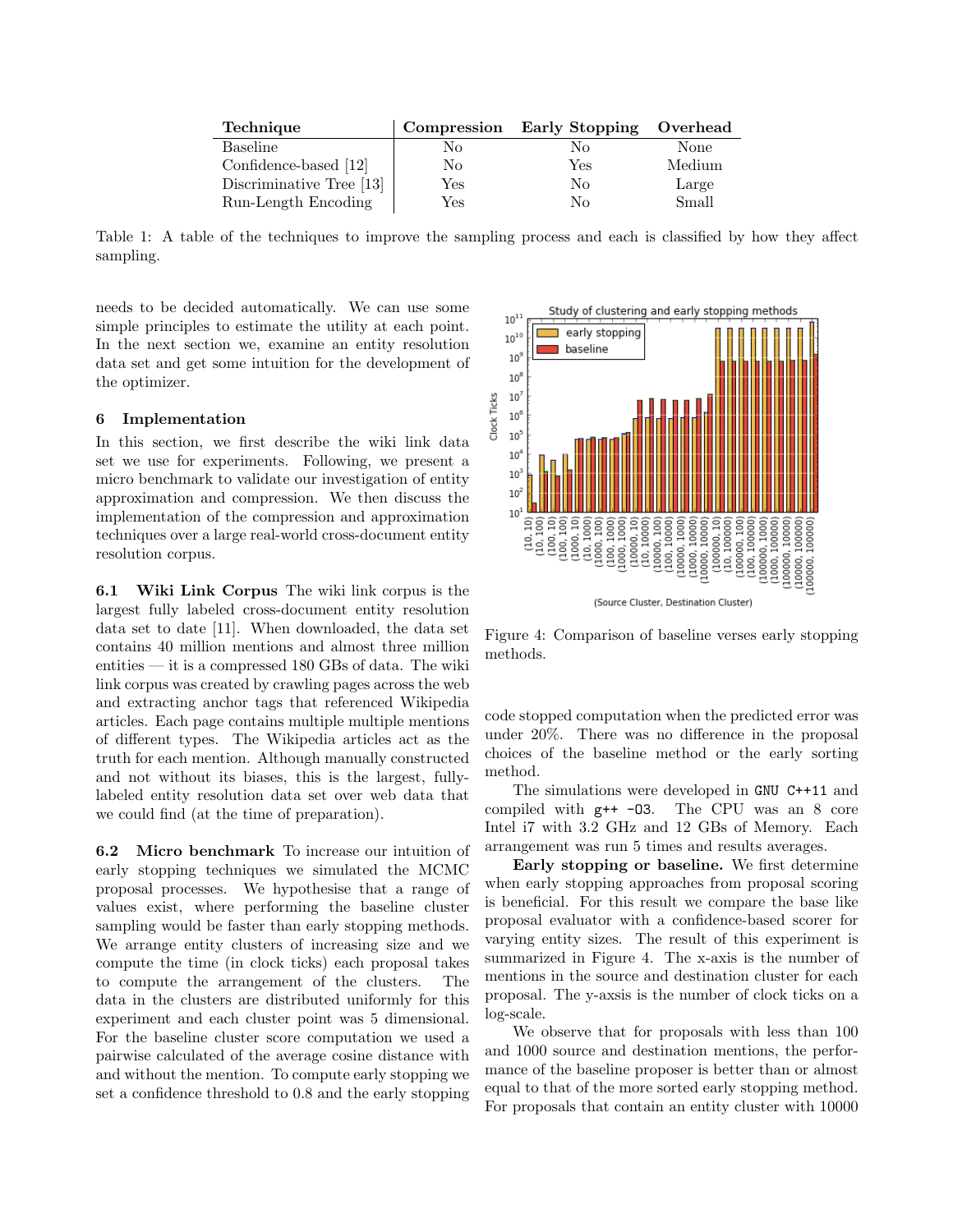<span id="page-5-1"></span>

Figure 5: The time for compression for varying entity sizes and cardinalities.This is compared with line representing the time it take to make 100K insertions.

mentions the early stopping method performs significantly better than the baseline method.

Surprisingly, the baseline proposals for for entities clusters containing 100*K* mentions performed over an order of magnitude better than the early stopping method.

The optimization found in predictable code paths make simple implementations like the baseline method attractive for small cluster sizes and very large clusters sizes. In addition, 82% of the entities in the truthed wiki links data sets are less that 1000 mentions in size and 45% of the entities contain less than 100 mentions.

The results of the micro benchmark suggests that different proposal estimation techniques are useful at different times. Note that for these techniques a small constant amount of book keeping space is required to perform early stopping.

Insertion vs Compressions Time. Compressing an entity is an expensive operation. When compression and entity, it must be locked to prevent any concurrent access. In order to choose the best times to compress an entity cluster in this micro benchmark we look at the time to compression entity of different cardinalities and compare them to the time it takes to insert entities. Using a synthetic data set we generated entities of varying sizes and cardinality. This experiment is shown in Figure [5.](#page-5-1)

Cardinality number is a ratio of duplicates in the data set. For example, Cardinality 0.8 means 8 of 10 items in the data set are duplicates. The graph shows that in the time it take to compress entities of about 300K the sampler could make 100K samples. We can conclude from these result that compressing large entities is expensive should only be done if the cluster is prohibitively large and not popular.

Cardinality estimation for millions of entities is a significant overhead. Tracking cardinalities simultaneously for each entity, even using small probabilistic sketches such as Hyperloglog [\[4\]](#page-5-2) become prohibitive for large amounts of entities. By the time the cardinality of an entity needs to be monitored for possible compression, that entity might as well be compressed. We are continuing to look for lighter weight cardinality estimators for millions of mentions so decisions can quickly be made.

## 7 Summary

In this paper, we describe an initial approach for optimizing sampling for the entity resolution process. We begin to develop an optimizer that attacks two major limitations, the size of the entities and the redundant computation. This paper motivated the need for the optimizer and examined the feasibility of its treation. We plan to implement the full optimizer over a large, streaming corpus, with resolved entities. We hope to soon have a fully resolved TREC streamcorpus<sup>[1](#page-5-3)</sup> and examine the performance of the optimizer of that large data set. Additionally, we hope to compare results with enterprise ER systems such as WOO [\[2\]](#page-5-4).

#### 8 Acknowledgements

This work was partially supported by DARPA under FA8750-12-2-0348-2 (DEFT/CUBISM) and an NSF Graduate Research Fellowship, Grant DGE-0802270.

#### References

- <span id="page-5-0"></span>[1] R. Avnur and J. M. Hellerstein. Eddies: Continuously adaptive query processing. In *ACM SIGMOD Record*, volume 29, pages 261–272. ACM, 2000.
- <span id="page-5-4"></span>[2] K. Bellare, C. Curino, A. Machanavajihala, P. Mika, M. Rahurkar, and A. Sane. Woo: A scalable and multi-tenant platform for continuous knowledge base synthesis. *Proc. VLDB Endow.*, 6(11):1114–1125, Aug. 2013.
- <span id="page-5-5"></span>[3] J. Dalton, J. R. Frank, E. Gabrilovich, M. Ringgaard, and A. Subramanya. Fakba1: Freebase annotation of trec kba stream corpus, version 1 (release date 2015- 01-26, format version 1, correction level 0), January 2015.
- <span id="page-5-2"></span>[4] P. Flajolet, É. Fusy, O. Gandouet, and F. Meunier. Hyperloglog: the analysis of a near-optimal cardinality estimation algorithm. *DMTCS Proceedings*, 0(1), 2008.

<span id="page-5-3"></span> $\overline{1\text{After}}$  acceptance the [http://trec-kba.org/](http://trec-kba.org/kba-stream-corpus-2014.shtml) [kba-stream-corpus-2014.shtml](http://trec-kba.org/kba-stream-corpus-2014.shtml) was linked to Freebase and is now available for researchers [\[3\]](#page-5-5).